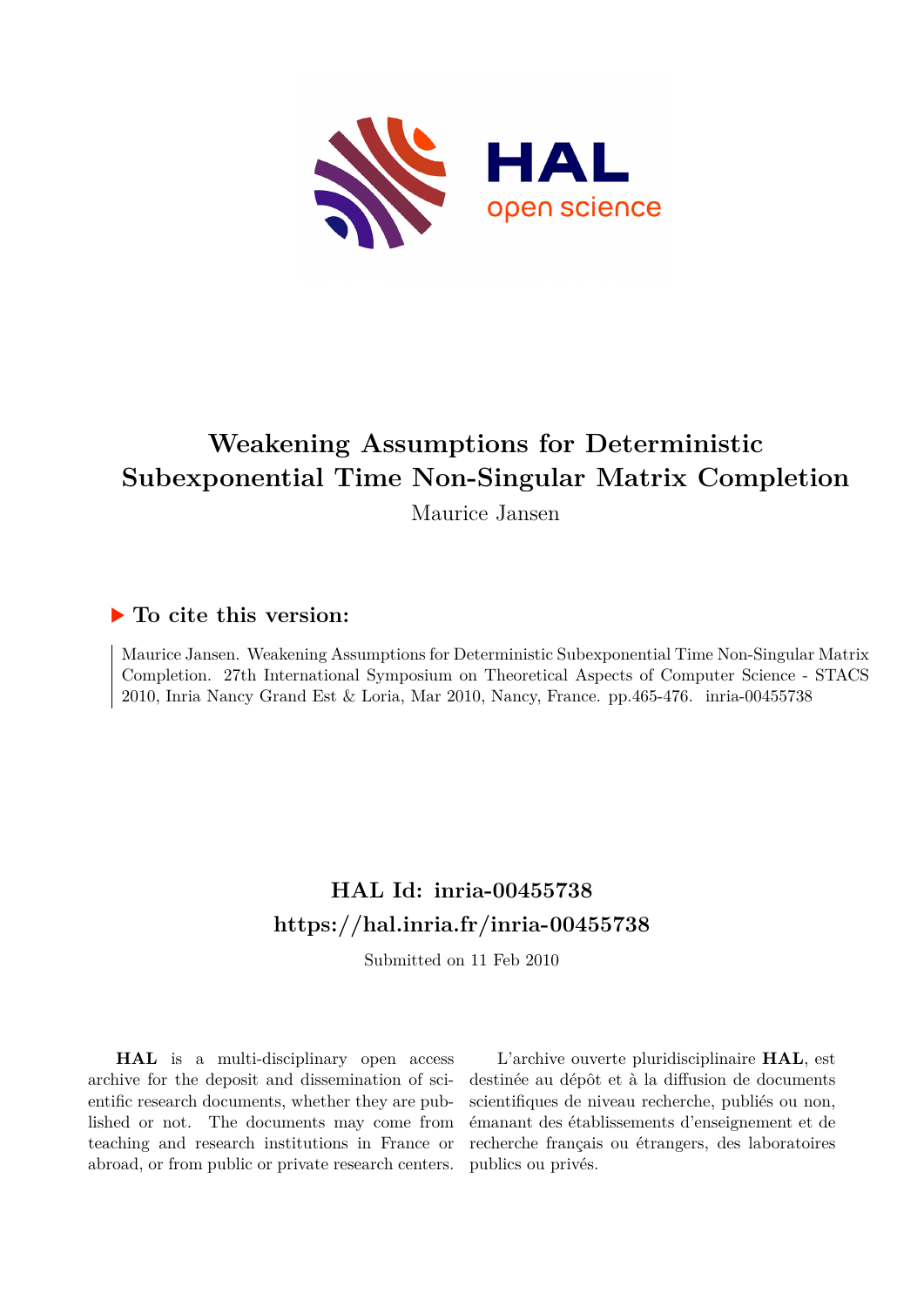#### WEAKENING ASSUMPTIONS FOR DETERMINISTIC SUBEXPONENTIAL TIME NON-SINGULAR MATRIX COMPLETION

MAURICE JANSEN

Institute for Theoretical Computer Science FIT Building, Tsinghua University 100084 Beijing, China. *E-mail address*: maurice.julien.jansen@gmail.com *URL*: http://itcs.tsinghua.edu.cn/~mjjansen/

Abstract. Kabanets and Impagliazzo [9] show how to decide the circuit polynomial identity testing problem (CPIT) in deterministic subexponential time, assuming hardness of some explicit multilinear polynomial family  $\{f_m\}_{m\geq 1}$  for arithmetic circuits.

In this paper, a special case of CPIT is considered, namely non-singular matrix completion (NSMC) under a low-individual-degree promise. For this subclass of problems it is shown how to obtain the same deterministic time bound, using a weaker assumption in terms of the *determinantal complexity*  $\text{dc}(f_m)$  of  $f_m$ .

Building on work by Agrawal [17], hardness-randomness tradeoffs will also be shown in the converse direction, in an effort to make progress on Valiant's VP versus VNP problem. To separate VP and VNP, it is known to be sufficient to prove that the determinantal complexity of the  $m \times m$  permanent is  $m^{\omega(\log m)}$ . In this paper it is shown, for an appropriate notion of explicitness, that the existence of an explicit multilinear polynomial family  $\{f_m\}_{m\geq 1}$  with  $\text{dc}(f_m) = m^{\omega(\log m)}$  is equivalent to the existence of an efficiently computable *generator*  $\{G_n\}_{n\geq 1}$  *for* multilinear NSMC with seed length  $O(n^{1/\sqrt{\log n}})$ . The latter is a combinatorial object that provides an efficient deterministic black-box algorithm for NSMC. "Multilinear NSMC" indicates that  $G_n$  only has to work for matrices  $M(x)$  of  $poly(n)$  size in n variables, for which  $det(M(x))$  is a multilinear polynomial.

#### 1. Introduction

Let F be a field of characteristic zero, let  $\mathbb{Q} \subseteq \mathbb{F}$  denote the field of rational numbers, and let  $X_n = \{x_1, x_2, \ldots, x_n\}$  be a set of variables.  $\mathcal{A}_{\mathbb{F}}(X_n)$  denotes the set of affine forms over  $X_n$  and  $\mathbb F$ . In this paper we study a special case of circuit polynomial identity testing, namely the non-singular matrix completion problem over F. Matrix completion is an important problem, both in theory and in practice. The history of the problem dates back to work by Lovász  $[1]$  and Edmonds  $[2]$ .

This work was supported in part by the National Natural Science Foundation of China Grant 60553001, and the National Basic Research Program of China Grant 2007CB807900,2007CB807901.



*<sup>1998</sup> ACM Subject Classification:* F.2.3 Tradeoffs among Complexity Measures.

*Key words and phrases:* computational complexity, arithmetic circuits, hardness-randomness tradeoffs, identity testing, determinant versus permanent.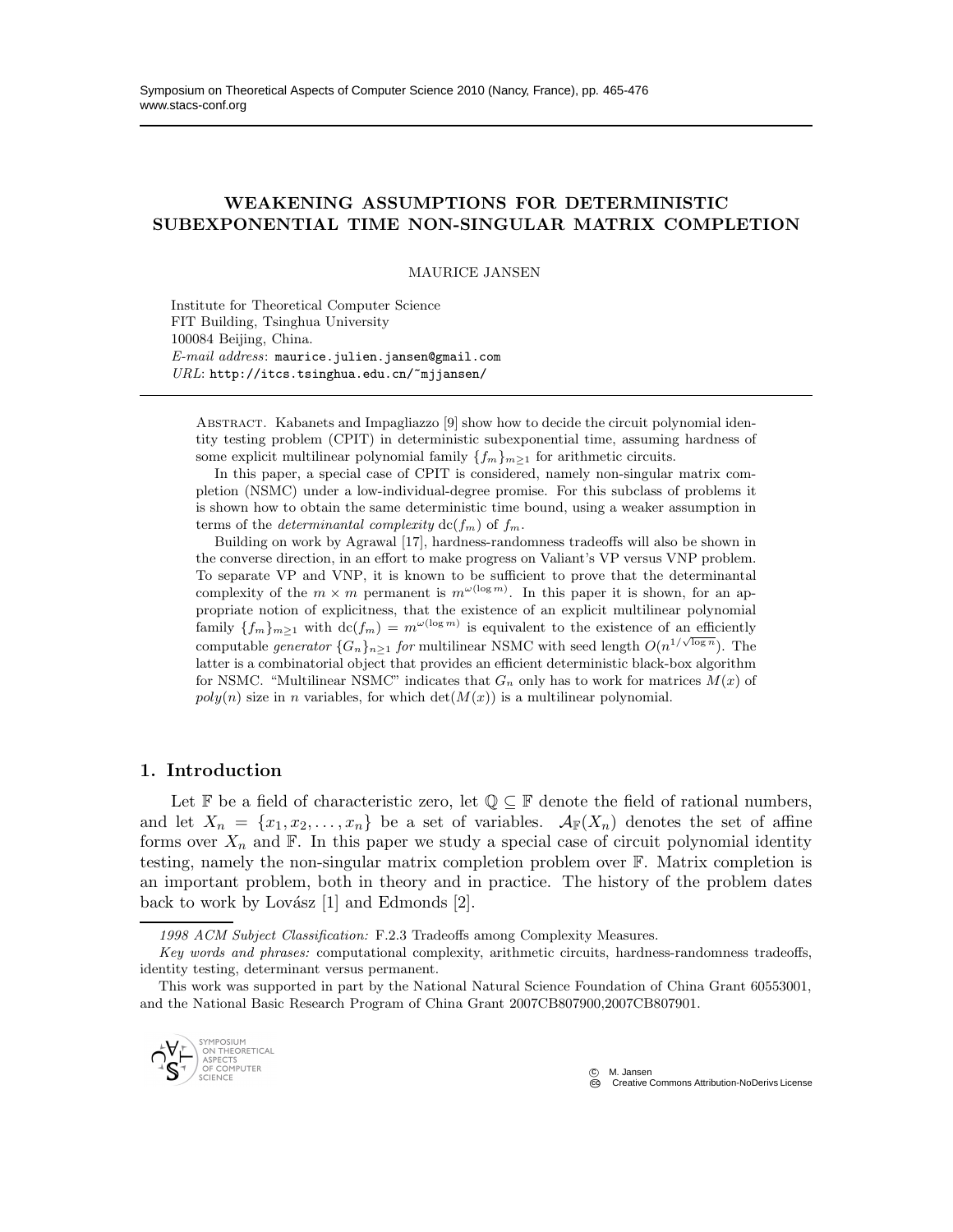As was done in [3] for CPIT, we study non-singular matrix completion under a promise restriction on individual degrees:

**Problem.** NSMC<sup>k</sup><sub>*r*</sub>( $F$ ) :  $k \times k$  Non-Singular Matrix Completion over  $F$  with individual degrees at most  $r$ .

- Input: A  $k \times k$  matrix  $M(x)$  with entries in  $\mathcal{A}_{\mathbb{F}}(X_n)$ .
- Promise : Individual degrees of the polynomial  $\det(M)$  are bounded by r.
- Question: Does there exist  $a \in \mathbb{F}^n$  such that  $\det M(a) \neq 0$ ?

Over a field of characteristic zero, the problem is equivalent to asking whether det  $M(x) \neq 0$ . Since det<sub>n</sub> has  $O(n^6)$  size skew circuits [4], and is universal for skew circuits (Implicit in [5], see Proposition 3.1), NSMC<sup>poly(n)</sup>(F) is equivalent to identity testing  $poly(n)$ size skew circuits over  $\mathbb{F}$ , under the *semantic* promise that the circuit outputs a polynomial with individual degrees bounded by  $r(n)$ . Over  $\mathbb{Q}$ , for any  $r(n)$ , the latter can be verified with a coRP-algorithm, using the Schwartz-Zippel Lemma  $[6, 7]$ . Moreover, Lovász showed that a random assignment for x maximizes the rank of  $M(x)$  with high probability [1].

Whether there exists an efficient deterministic algorithm for matrix completion is a major open problem. Currently, such an algorithm exists only for special instances. For example, Ivanyos, Karpinkski and Saxena give a polynomial time deterministic algorithm for finding a maximum rank completion, provided  $M(x)$  is of the form  $M_0+x_1M_1+x_2M_2+$  $\ldots + x_n M_n$ , where  $M_1, M_2, \ldots, M_n$  are rank one matrices [8].

Kabanets and Impagliazzo provide algebraic hardness-randomness tradeoffs for CPIT [9]. They show that the existence of an explicit polynomial with super-polynomial arithmetic circuit size, implies CPIT, and hence NSMC, can be decided deterministically in time  $2^{n^e}$ , for any  $\epsilon > 0$ , provided *n* is large enough. In order to make progress towards unconditionally proven deterministic subexponential time algorithms for NSMC, it is important to consider whether the same bound can be obtained for NSMC under any weaker assumptions.

In this paper we will only assume hardness of an explicit polynomial for skew circuits, or equivalently, we make hardness assumptions in terms of determinantal complexity [10]. In other words, we aim for specialized algebraic hardness-randomness tradeoffs for the skew circuit model. For this, we will use the hardness-randomness tradeoffs for constant-depth arithmetic circuits due to Dvir, Shpilka and Yehudayoff [3] as a starting point.

Another motivation is the VP versus VNP question, or the permanent versus determinant problem [10]. The latter problem asks us to prove lower bounds for the determinantal complexity of an explicit<sup>1</sup> polynomial. We firmly establish the role of NSMC in the quest for such lower bounds, firstly, by the characterization mentioned in the abstract. Secondly, it is shown that the existence of an explicit multilinear polynomial family  $\{f_m\}_{m\geq 1}$  with  $dc(f_m) = m^{\omega(1)}$  is equivalent to the existence of an efficiently computable multilinear generator  $\{G_n\}_{n\geq 1}$  for NSMC<sup>poly(n)</sup> with seed length  $\lceil n^{\epsilon} \rceil$ , for some  $0 < \epsilon < 1$ .

#### 2. Results

We require some formal definitions to properly state the results.

<sup>&</sup>lt;sup>1</sup>Necessarily in the sense of Definition 2.2. A sufficient condition would require an even more stringent notion.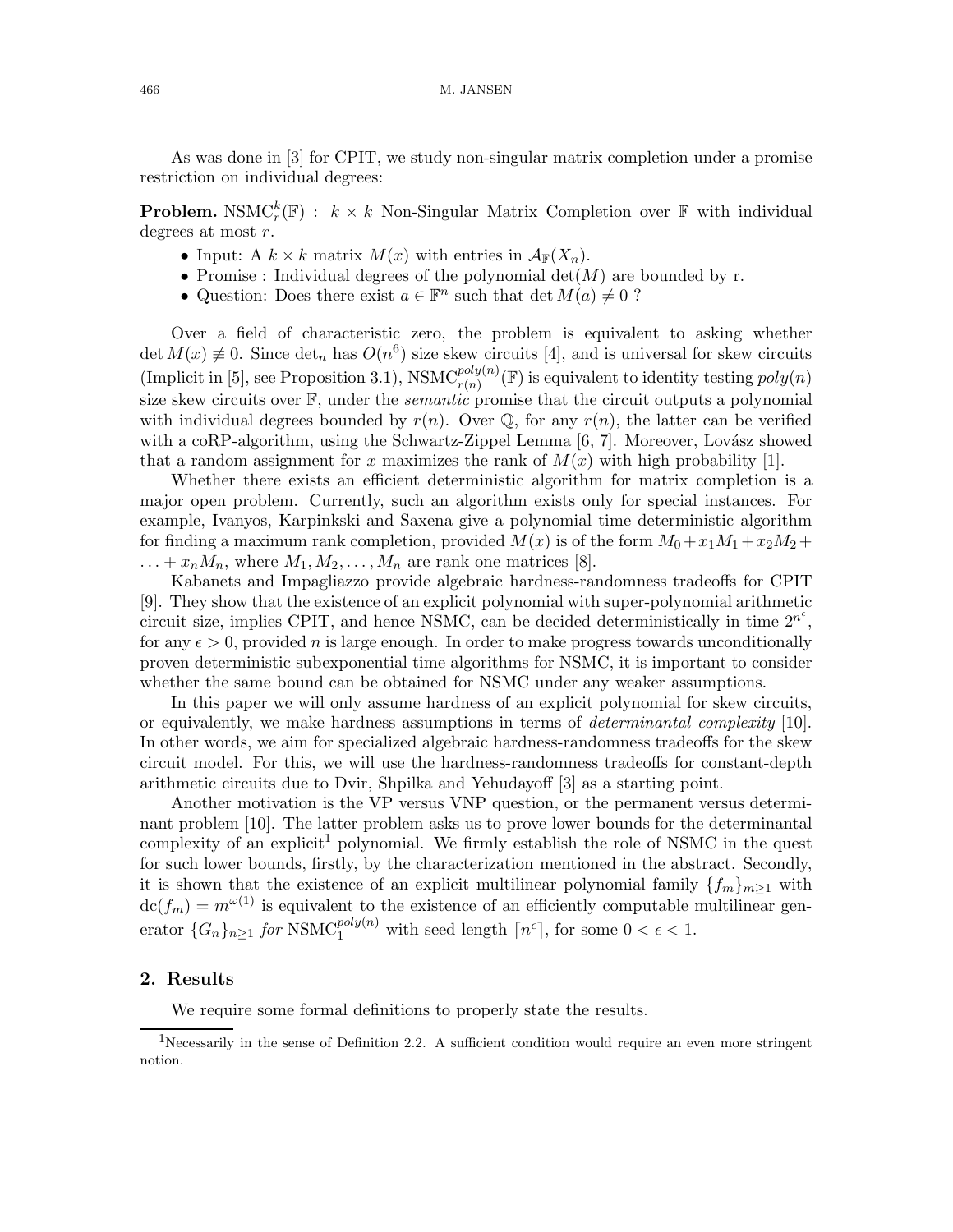**Definition 2.1** ([10]). The *determinantal complexity*  $dc(f)$  of a polynomial  $f \in \mathbb{F}[X_n]$  is defined to be the minimum size of a matrix M with entries in  $\mathcal{A}_{\mathbb{F}}(X_n)$  such that det  $M = f$ .

We use standard definitions of arithmetic circuits and formulas with binary addition and multiplication operations (See [11]). Arithmetic circuit complexity of  $f$  is denoted by  $L(f)$ . A skew circuit satisfies that for every multiplication gate one of its inputs is a variable or a constant.  $L_{skew}(f)$  denotes skew circuit size of f. The following is our notion of explicitness of a multilinear polynomial:

**Definition 2.2.** Let  $\{f_m\}_{m\geq 1}$  be a family of multilinear polynomials with  $f_m \in$  $\mathbb{Z}[x_1, x_2, \ldots, x_m]$ . We say this family is *explicit* provided there exists a deterministic Turing machine running in time  $2^{O(m)}$ , that on input  $e \in \{0,1\}^m$ , outputs the binary representation of the coefficient of the monomial  $x_1^{e_1} x_2^{e_2} \dots x_m^{e_m}$  of  $f_m$ .

Hardness Hypothesis 1 (HH1). There exists an explicit family of multilinear polynomials  ${f_m}_{m\geq 1}$ , such that  $L(f_m) = m^{\omega(1)}$ .

Hardness Hypothesis 2 (HH2). There exists an explicit family of multilinear polynomials  ${f_m}_{m\geq 1}$ , such that  $\text{dc}(f_m) = m^{\omega(1)}$ .

If in the above we replace  $m^{\omega(1)}$  by  $m^{\omega(\log m)}$ , we refer to this as Strengthened HH1 and Strengthened HH2.

**Proposition 2.3.** HH2 is equivalent to the statement that there exists an explicit family of multilinear polynomials  $\{f_m\}_{m\geq 1}$ , such that  $L_{skew}(f_m) = m^{\omega(1)}$ . A similar statement holds for Strengthened HH2, but with  $m^{\omega(1)}$  replaced by  $m^{\omega(\log m)}$ .

*Proof.* In one direction this follows from the fact that the  $n \times n$  determinant has skew circuits of size  $O(n^6)$  [4]. For the converse, apply the fact that if  $f_m$  can be computed by a skew circuit of size s, then  $dc(f_m) = O(s)$  (Implicit in [5], see Proposition 3.1).  $\blacksquare$ 

**Proposition 2.4.** Strengthened HH1  $\Rightarrow$  Strengthened HH2  $\Rightarrow$  HH1  $\Rightarrow$  HH2.

Proof. The first and the last implication follow from Proposition 2.3. To show that Strengthened HH2  $\Rightarrow$  HH1, suppose we have an explicit multilinear p-family  $\{f_m\}_{m>1}$ , such that  $\text{dc}(f_m) = m^{\omega(\log m)}$ . This implies  $\text{dc}(f_m) = m^{\omega(\log m)}$ , even when restricting to  $m \in \mathcal{M}$ , for any infinite set M. If  $L(f_m) \notin m^{\omega(1)}$ , then there exists constant  $c > 0$  and an infinite set  $\mathcal{M}'$ , such that  $L(f_m) \leq m^c$ , for all  $m \in \mathcal{M}'$ . Using the construction of [12], we obtain formulas for  $f_m$  of size  $2^{O(\log L(f_m)\log m)} = m^{O(\log m)}$ , for  $m \in \mathcal{M}'$ . Hence by [5],  $\mathrm{dc}(f_m) = m^{O(\log m)}$ , for  $m \in \mathcal{M}'$ . This is a contradiction.

Our algorithms will be of the black-box kind. This is formalized as follows:

**Definition 2.5.** For a function  $\ell : \mathbb{N} \to \mathbb{N}$ , a multilinear  $(\ell(n), n)$ -generator for  $NSMC_r^k(\mathbb{F})$ is given by a multilinear polynomial mapping  $G_n: \mathbb{F}^{\ell(n)} \to \mathbb{F}^n$ . We say  $G_n$  provides a test for NSMC<sup>k</sup><sub>(</sub> $\mathbb{F}$ ), if for any instance  $M(x)$  of NSMC<sup>k</sup><sub>(</sub> $\mathbb{F}$ ), it holds that

$$
(\exists a \in \mathbb{F}^n), \det M(a) \neq 0 \text{ iff } (\exists b \in \mathbb{F}^{\ell(n)}), \det M(G_n(b)) \neq 0.
$$

Families  ${G_n}_{n\geq 1}$  of generators are also simply called "generator". For a generator  ${G_n}_{n\geq 1}$  with coefficients in Z, we say it is *efficiently computable*, if there exists a deterministic Turing machine M that runs in time  $2^{O(\ell(n))}$ , so that on input  $(i, n, e)$ , where i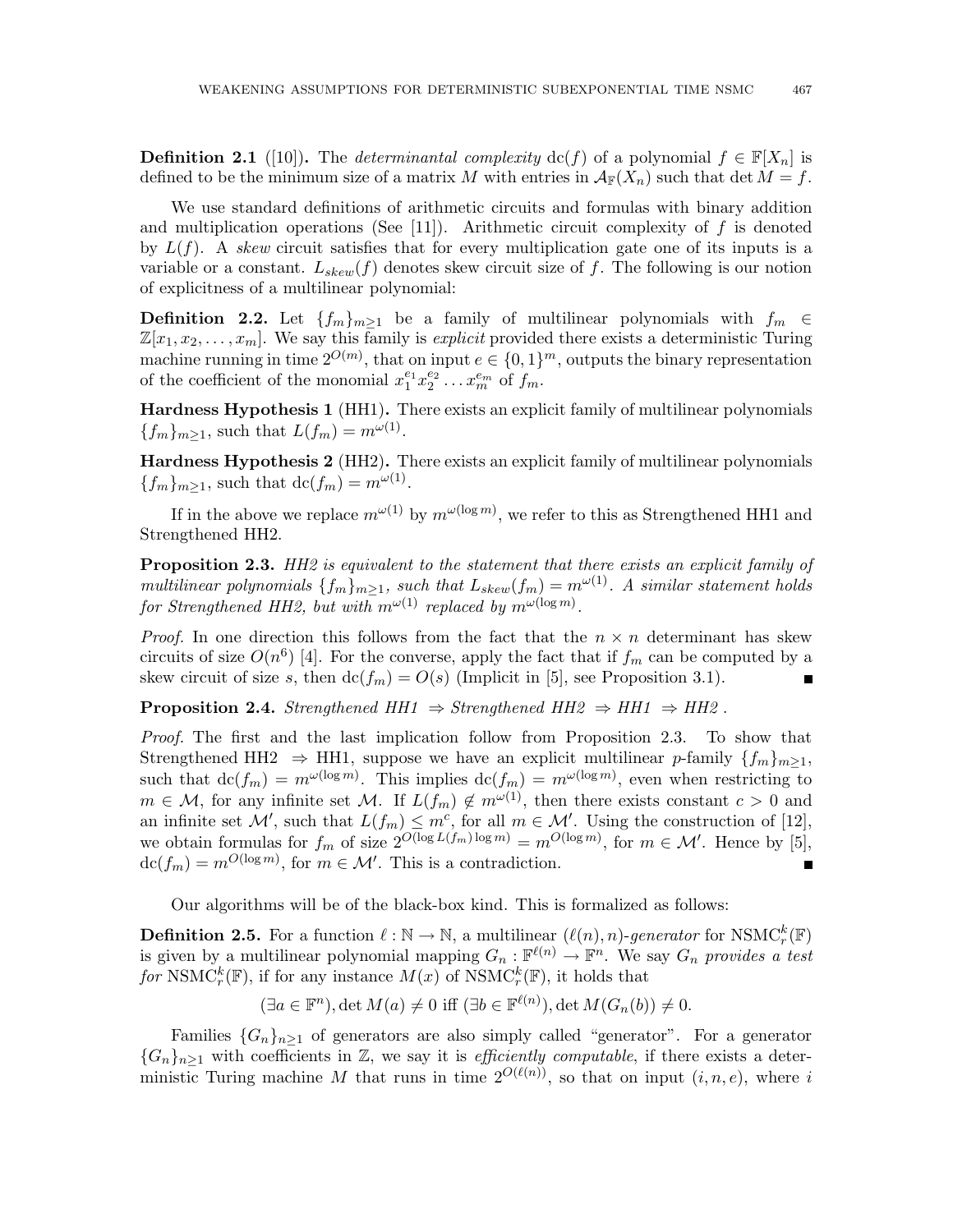and *n* are given in binary and  $e \in \{0,1\}^{\ell(n)}$ , *M* computes the binary representation of the coefficient of the monomial  $x_1^{e_1} x_2^{e_2} \ldots x_{\ell(n)}^{e_{\ell(n)}}$  $\ell_{\ell(n)}^{e_{\ell(n)}}$  of the *i*th component  $(G_n)_i$  in the image of  $G_n$ .

We are now ready to state the results.

**Theorem 2.6.** If HH2 holds over  $\mathbb{F}$ , then for any  $0 < \epsilon < 1$ , there exists an efficiently computable multilinear  $(\lceil n^{\epsilon} \rceil, n)$ -generator  $\{G_n\}_{n\geq 1}$ , such that for any  $k(n) \in n^{O(1)}$  and  $r(n) \in O(1)$ ,  $G_n$  provides a test for  $\mathrm{NSMC}_{r(n)}^{k(n)}(\mathbb{F})$ , for all large enough n.

**Theorem 2.7.** If Strengthened HH2 holds over  $\mathbb{F}$ , then there exists an efficiently computable multilinear  $(O(n^{1/\sqrt{\log n}}), n)$ -generator  $\{G_n\}_{n\geq 1}$ , such that for any  $k(n) \in n^{O(1)}$  and  $r(n) \in$  $2^{O(\sqrt{\log n})}$ ,  $G_n$  provides a test for  $\text{NSMC}_{r(n)}^{k(n)}(\mathbb{F})$ , for all large enough n.

From this we will derive the following:

**Theorem 2.8.** If HH2 holds over  $\mathbb{O}$ , then non-singular matrix completion over  $\mathbb{O}$  for matrices  $M(x)$  of poly(n) size and with coefficients of poly(n) bits, where the individual degrees of  $det(M(x))$  are bounded by a constant, can be decided deterministically in time  $2^{n^{\epsilon}}$ , for any  $\epsilon > 0$ , provided n is large enough.

**Theorem 2.9.** If Strengthened HH2 holds over  $\mathbb{Q}$ , then non-singular matrix completion over  $\mathbb Q$  for matrices  $M(x)$  of poly(n) size and with coefficients of poly(n) bits, can be decided deterministically in time  $2^{O(n^{1/\sqrt{\log n}} \log n)}$ , under the promise that individual degrees of  $det(M(x))$  are bounded by  $2^{O(\sqrt{\log n})}$ .

A central technical part of this paper is the following "Root Extraction Lemma" for skew circuits, which is of independent interest:

**Lemma 2.10.** Let n, s, and m be integers with  $s \geq n$ . Let  $P(x, y) \in \mathbb{F}[X_n, y]$  be a non-zero polynomial such that  $L_{skew}(P) = s$ . Let  $f \in \mathbb{F}[X_n]$  be a polynomial with  $\deg(f) = m$  such that  $P(x, f(x)) \equiv 0$ . Then  $L_{skew}(f) \leq s \cdot 2^{O(\log^2 m)} r^{4 + \log m}$ , where  $r = \deg_y(P)$ .

Finally, we also prove the following randomness-to-hardness results:

**Theorem 2.11.** If for some  $0 < \epsilon < 1$ , there exists an efficiently computable multilinear  $(\lceil n^{\epsilon} \rceil, n)$ -generator  $\{G_n\}_{n\geq 1}$ , such that for any  $k(n) \in n^{O(1)}$ ,  $G_n$  provides a test for  $\text{NSMC}_1^{k(n)}(\mathbb{F}),$  for all large enough n, then HH2 holds over  $\mathbb{F}.$ 

**Theorem 2.12.** If there exists an efficiently computable multilinear  $(O(n^{1/\sqrt{\log n}}), n)$ generator  $\{G_n\}_{n\geq 1}$ , such that for any  $k(n) \in n^{O(1)}$ ,  $G_n$  provides a test for  $NSMC_1^{k(n)}(\mathbb{F})$ , for all large enough n, then Strengthened HH2 holds over F.

Theorem 2.12  $\&$  Theorem 2.7 and Theorem 2.11  $\&$  Theorem 2.6 provide us with characterizations, which we summarize as follows:

#### Corollary 2.13.

- (1) HH2 holds over  $\mathbb F$  if and only if there exists an efficiently computable multilinear  $(\lceil n^{\epsilon} \rceil, n)$ -generator  $\{G_n\}_{n \geq 1, \atop n \geq 1}$ , for some  $0 < \epsilon < 1$ , such that for all  $k(n) \in n^{O(1)}$ ,  $G_n$ provides a test for  $\mathrm{NSMC}_1^{k(n)}(\mathbb{F})$ , for all large enough n.
- (2) Strengthened HH2 holds over  $\mathbb{F}$  if and only if there exists an efficiently computable multilinear  $(O(n^{1/\sqrt{\log n}}), n)$ -generator  $\{G_n\}_{n\geq 1}$ , such that for all  $k(n) \in n^{O(1)}$ ,  $G_n$ provides a test for  $\mathrm{NSMC}_1^{k(n)}(\mathbb{F})$ , for all large enough n.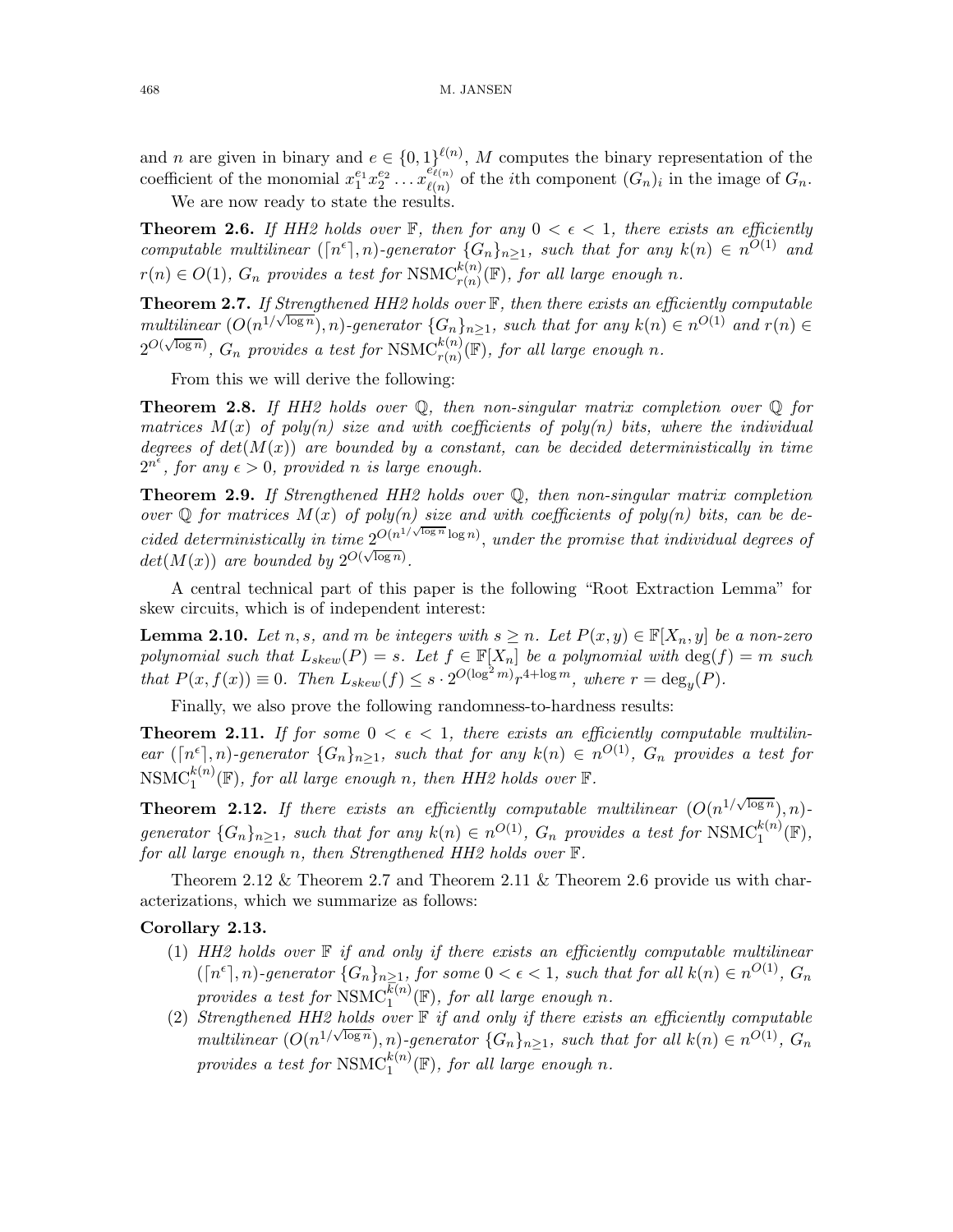#### 3. Preliminaries

For a polynomial f,  $H_k(f)$  denotes the homogeneous part of degree k, and  $H_{\leq k}(f) \triangleq$  $\sum_{i=0}^k H_i(f)$ .

An algebraic branching program (ABP)  $\Phi$  over  $\mathbb{F} \cup X_n$  is given by a directed acyclic graph G with source node s and sink node t. Edges of G are labeled with elements of  $X_n\cup\mathbb{F}$ . The weight of a directed path in  $\Phi$  is defined to be the product of the edge labels. The polynomial computed by  $\Phi$  is defined to be the sum of weights over all directed s, t-paths. For the size of  $\Phi$  we count the number of edges in G. For a polynomial f,  $B(f)$  is the size of any smallest ABP computing  $f$ . This generalizes in the obvious way to multi-output ABPs, by having several sink nodes  $t_1, t_2, \ldots, t_m$ . One easily proves the following proposition:

Proposition 3.1.  $L_{skew}(f) = \Theta(B(f)).$ 

We will use this to switch freely between skew circuits and ABPs. The latter model gives us some convenience. For example, for ABPs it is easy to see that if  $f(x_1, x_2, \ldots, x_n)$ is computed by an ABP A of size  $s_A$ , and g is computed by an ABP B of size  $s_B$ , then  $f(g, x_2, \ldots, x_n)$  can be computed by an ABP of size  $O(s_A s_B)$ . Indeed, simply replace each edge labeled with  $x_1$  in A with the s, t-dag given by B. Addition and multiplication of ABPs is done by parallel and series composition, respectively.

**Proposition 3.2.** Suppose  $\Phi$  is a skew circuit of size s computing  $f \in \mathbb{F}[X_n]$ . Then for any i, there exists a skew circuit of size  $O(s \cdot i)$  computing  $H_i(f)$  for all  $0 \leq j \leq i$ .

Proof. This is achieved using the standard homogenization trick of keeping for each gate in  $\Phi$ ,  $i+1$  many copies that compute the homogeneous components up to degree i.

**Lemma 3.3** (cf. Lemma 2.4 in [3]). Suppose  $P(x, y) \in \mathbb{F}[X_n, y]$  can be computed by a skew circuit over  $\mathbb F$  of size s. Then for any i,  $\frac{\partial^i P}{\partial w_i}$  $\frac{\partial^2 P}{\partial^i y}$  can be computed by a skew circuit of size  $O(r \cdot s)$ , where  $r = deg_y(P)$ .

*Proof.* Let  $C(x, y)$  be a skew circuit for P of size s. We can compute  $C_0(x), C_1(x), \ldots, C_r(x)$ with an  $r + 1$ -output skew circuit of size  $O(r \cdot s)$  by evaluating  $C(x, a_i)$  at  $r + 1$  distinct elements  $a_1, a_2, \ldots, a_{r+1} \in \mathbb{F}$ , and then use linear interpolation. Next we can compute  $\frac{\partial^i F}{\partial^i u}$  $\overline{\partial^{i} y}$ by adding  $O(r^2)$  many gates. Since  $r \leq s$ , the lemma follows.

**Lemma 3.4** (Lemma 2.1 in [13]). Let  $f \in \mathbb{F}[X_n]$  be a non-zero polynomial such that the degree of f in  $x_i$  is bounded by  $r_i$ , and let  $S_i \subseteq \mathbb{F}$  be of size at least  $r_i + 1$ , for all  $i \in [n]$ . Then there exists  $(s_1, s_2, \ldots, s_n) \in S_1 \times S_2 \times \ldots \times S_n$  with  $f(s_1, s_2, \ldots, s_n) \neq 0$ .

**Lemma 3.5** (Nisan-Wigderson Design [14]). Let n, m be integers with  $n < 2^m$ . There exists a family of sets  $S_1, S_2, \ldots, S_n \subseteq [\ell],$  such that  $(1) \ell = O(m^2/\log n), (2)$  For each i,  $|S_i| = m$ , and (3) For every  $i \neq j$ ,  $|S_i \cap S_j| \leq \log n$ . Furthermore, the above family of sets can be computed deterministically in time  $poly(n, 2^{\ell}).$ 

Berkowitz [15] observes that Samuelson's algorithm [16] for computing the characteristic polynomial, does not use divisions and can be implement in  $NC^2$  (Also see [4]). From this one derives the following statement, sufficient for our purpose:

**Proposition 3.6.** The determinant of an  $n \times n$  matrix M with integer entries of at most m bits each can be computed in time  $poly(n, m)$ .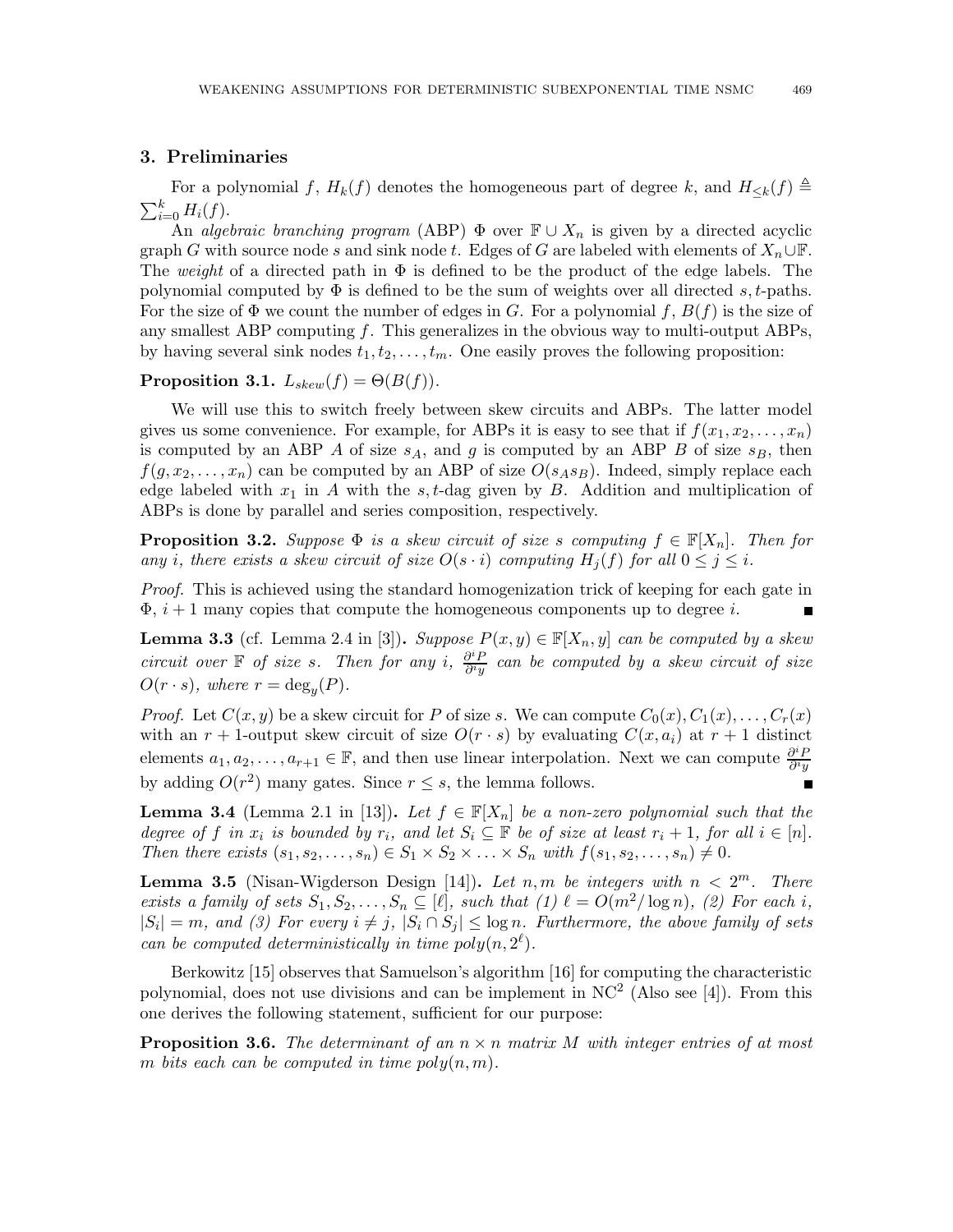#### 4. Root Extraction within the Skew Circuit Model

We start with the observation that Theorem 3.1 in [3] can be modified into the following lemma. A proof will appear in the full version of this paper.

**Lemma 4.1.** Let n, s, and m be integers with  $s \geq n$ . Let  $P(x, y) \in \mathbb{F}[X_n, y]$  be a non-zero polynomial with  $s = L_{skew}(P)$ . Let  $f \in \mathbb{F}[X_n]$  be a polynomial with  $deg(f) = m$  such that  $P(x, f(x)) \equiv 0$ . Then  $L_{skew}(f) = O(s \cdot rm^{r+1})$ , where  $r = deg_y(P)$ .

Comparing this with the  $s \cdot 2^{O(\log^2 m)} r^{4 + \log m}$  bound of Lemma 2.10, which can be bounded by  $s \cdot m^{O(\log m + \log r)}$ , we see that we get a significant improvement for any  $m << 2<sup>r</sup>$ .

Let us briefly indicate the idea behind the proof of Lemma 2.10. Similar as was done in [3], we want to approximate f up to some degree k, i.e. find a polynomial g with  $H_{\leq k}(f) = H_{\leq k}(g)$ . In [3] this is done in increments of k by one. This will not be good enough for our purpose. Due to the nature of the skew circuit model, typically any increment of k requires duplication of previously constructed circuitry, leading to an overall exponential blowup by a factor of  $2^m$ . The solution is to aim for a faster *convergence rate* that doubles k in stages. This way, one can keep circuit blow-up due to duplications more or less in check.

We now proceed with the proof of Lemma 2.10. In the following, for any polynomial  $q$ the homogeneous component  $H_t[q]$  will also be denoted by  $q_t$ .

**Lemma 4.2.** Let  $P \in \mathbb{F}[X_n, y]$  be such that  $\deg_y(P) = r$ . Write  $P = \sum_{i=0}^r C_i(x) y^i$ , and let  $P'(x,y) = \sum_{i=0}^{r} iC_i(x)y^{i-1}$ . Let  $f \in \mathbb{F}[X_n]$  be such that  $P(x, f(x)) = 0$  and  $P'(0, f(0)) = 0$ .  $\xi_0 \neq 0$ . Let  $k \geq 1$  be an integer. Suppose  $g \in \mathbb{F}[X_n]$  satisfies  $H_{\leq k}[g] = H_{\leq k}[f]$ . Then for any  $1 \leq j \leq k$ ,

$$
f_{k+j} = g_{k+j} - \frac{1}{\xi_0} \left( P(x,g)_{k+j} + \sum_{i=1}^{j-1} (f_{k+i} - g_{k+i}) P'(x,g)_{j-i} \right).
$$

*Proof.* Let  $h = (f_{k+1} - g_{k+1}) + \ldots + (f_{2k} - g_{2k})$ . Then

$$
0 = H_{\leq 2k}[P(x, f(x))]
$$
  
=  $H_{\leq 2k}[P(x, g+h)]$   
=  $H_{\leq 2k}[\sum_{i=0}^{r} C_i(x) (g+h)^i]$   
=  $H_{\leq 2k}[\sum_{i=0}^{r} C_i(x) (g^i + i \cdot g^{i-1} \cdot h)]$   
=  $H_{\leq 2k}[P(x, g) + P'(x, g) \cdot h]$ 

Let  $1 \leq j \leq k$  be given. By the above

$$
0 = P(x, g)_{k+j} + \sum_{i=1}^{j} (f_{k+i} - g_{k+i}) P'(x, g)_{j-i}
$$
  
= 
$$
P(x, g)_{k+j} + (f_{k+j} - g_{k+j}) P'(x, g)_{0} + \sum_{i=1}^{j-1} (f_{k+i} - g_{k+i}) P'(x, g)_{j-i}
$$

 $\blacksquare$ 

Since  $P'(x, g)_0 = P'(0, g(0)) = P'(0, f(0))$ , the lemma follows.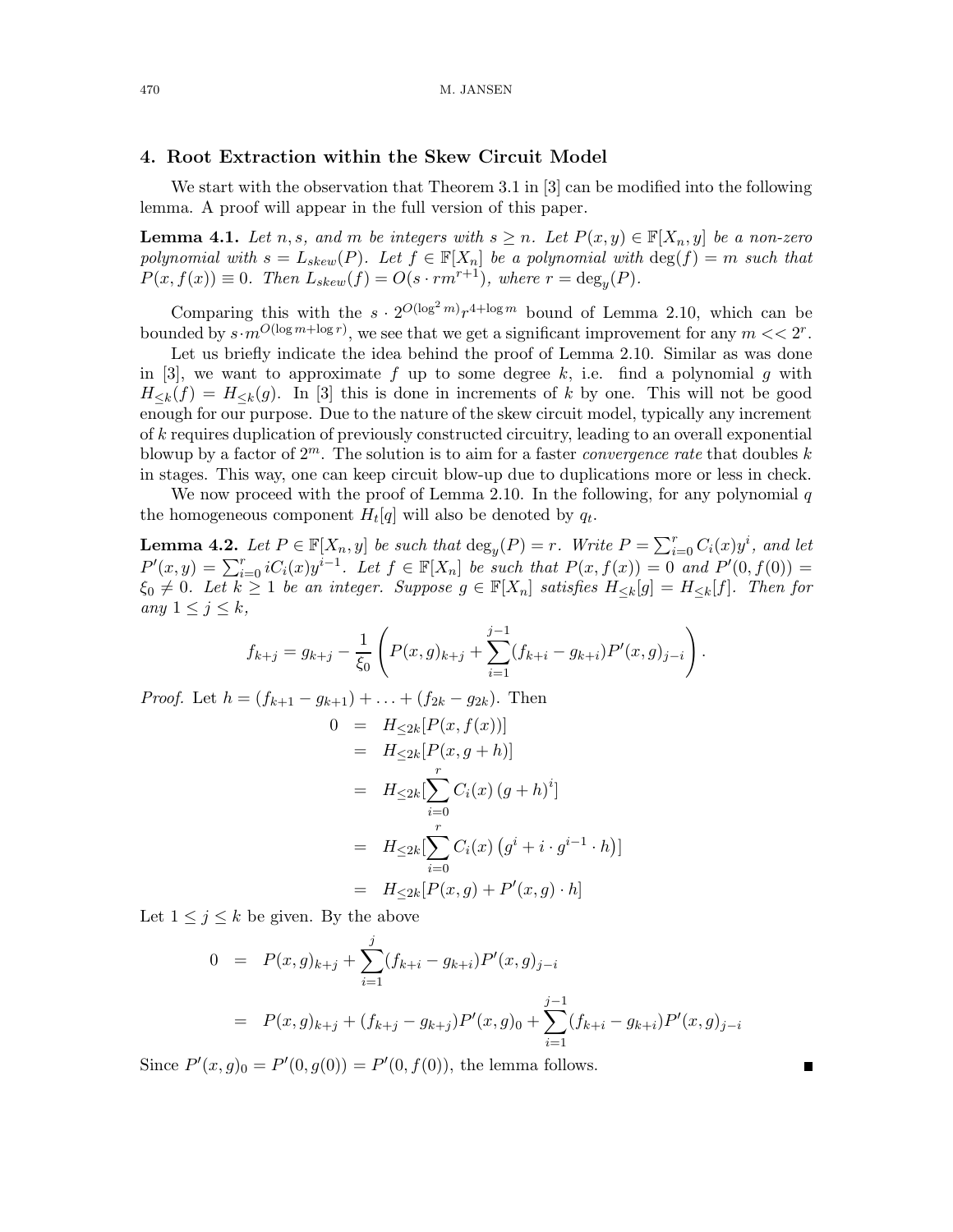Applying the above lemma for  $g = H_{\leq k}(f)$  yields the following corollary:

**Corollary 4.3.** Let  $P \in \mathbb{F}[X_n, y]$  be such that  $\deg_y(P) = r$ . Write  $P = \sum_{i=0}^r C_i(x) y^i$ , and let  $P'(x,y) = \sum_{i=0}^{r} iC_i(x)y^{i-1}$ . Let  $f \in \mathbb{F}[X_n]$  be such that  $P(x, f(x)) = 0$  and  $P'(0, f(0)) = 0$  $\xi_0 \neq 0$ . Let  $k \geq 1$  be an integer. Then for any  $1 \leq j \leq k$ ,

$$
f_{k+j} = -\frac{1}{\xi_0} \left( P(x,g)_{k+j} + \sum_{i=1}^{j-1} f_{k+i} \cdot P'(x,g)_{j-i} \right), \tag{4.1}
$$

where  $g = H_{\leq k}[f]$ .

**Lemma 4.4.** Let  $P \in \mathbb{F}[X_n, y]$  be such that  $\deg_y(P) = r$ . Write  $P = \sum_{i=0}^r C_i(x) y^i$ , and let  $P'(x,y) = \sum_{i=0}^{r} iC_i(x)y^{i-1}$ . Let  $f \in \mathbb{F}[X_n]$  be such that  $P(x, f(x)) = 0$  and  $P'(0, f(0)) = 0$ .  $\xi_0 \neq 0$ . Let  $k \geq 1$  be an integer. Let

$$
\mathcal{P} = \{ P(x, g)_j : 1 \le j \le 2k \} \cup \{ P'(x, g)_j : 1 \le j \le k - 1 \},\
$$

where  $g = H_{\leq k}[f]$ . Suppose any polynomial in P can be computed by a single output ABP of size at most B. Then for any  $1 \leq j \leq k$ , there exist a  $(j + 1)$ -output ABP  $\Phi_j$  computing  $1, f_{k+1}, f_{k+2}, \ldots, f_{k+j}$  of size at most  $2Bj^2$ .

*Proof.* We prove the lemma by induction on j. For  $j = 1$ , we see by Corollary 4.3 that  $f_{k+1} = -\frac{1}{\xi_0}$  $\frac{1}{\xi_0}P(x,g)_{k+j}$ . Hence we have an single output ABP computing  $f_{k+1}$  of size at most B. This means we certainly can compute 1 and  $f_{k+1}$  by means of a 2-output ABP of size at most 2B.

Now suppose  $1 < j < k$ . By induction hypothesis we have a j-output ABP  $\Phi_{j-1}$  of size at most  $2B(j-1)^2$  computing  $1, f_{k+1}, f_{k+2}, \ldots, f_{k+j-1}$ . The ABP  $\Phi_j$  is constructed from  $\Phi_{j-1}$  by first of all passing along all of  $1, f_{k+1}, f_{k+2}, \ldots, f_{k+j-1}$  to the outputs. Then by drawing wires from each of these we can compute  $f_{k+j}$  according to Equation (4.1). For this we use a new copy of a single output ABP computing some polynomial in  $P$  exactly j times. This construction can be implemented such that  $size(\Phi_i) \leq size(\Phi_{i-1}) + jB + j + 1 \leq 2Bj^2$ (For this exact count we use that the cross wires are not actually needed, since we can identify nodes).

**Lemma 4.5.** Let  $n, s, r, m$  and be integers with  $s \geq n$ . Let  $P \in \mathbb{F}[X_n, y]$  be a non-zero polynomial with  $\deg_y(P) = r$ . Write  $P = \sum_{i=0}^r C_i(x) y^i$ , and let  $P'(x, y) = \sum_{i=0}^r i C_i(x) y^{i-1}$ . Assume that both P and P' can be computed by skew circuits of size at most s over  $\mathbb{F}$ . Let  $f \in \mathbb{F}[X_n]$  be a polynomial with  $\deg(f) = m$  such that  $P(x, f(x)) \equiv 0$  and  $P'(0, f(0)) \neq 0$ . Then f can be computed by a skew circuit of size at most  $s \cdot 2^{O(\log^2 m)} r^{3 + \log m}$ .

*Proof.* We compute f in at most  $\lceil \log m \rceil$  stages. At stage i we construct an ABP  $\Psi_i$ computing  $H_{\leq 2^i}[f]$  of size  $s_i$ .

For stage  $i = 0$ , since  $H_{\leq 2}$  [f] is an affine linear form in n variables,  $\Psi_0$  can be constructed with  $s_0 = O(n)$ .

We now describe stage i, for  $i > 0$ . Let  $g = H_{\leq 2^{i-1}}[f]$ . In the previous stage an ABP  $\Psi_{i-1}$  was constructed for g of size  $s_{i-1}$ .

We claim  $P(x, g)$  and  $P'(x, g)$  can be computed by an ABP of size  $O(rs_{i-1} + r^2s)$ . Namely, like in proof of Lemma 3.3, we have for any i, an ABP of size  $O(rs)$  computing  $C_i(x)$ . Using r copies of the ABP computing g we can then compute  $\sum_{i=0}^{r} C_i(x)g^i$  with size  $O(rs_{i-1} + r^2s)$ . Similarly, for  $P'(x, g)$ .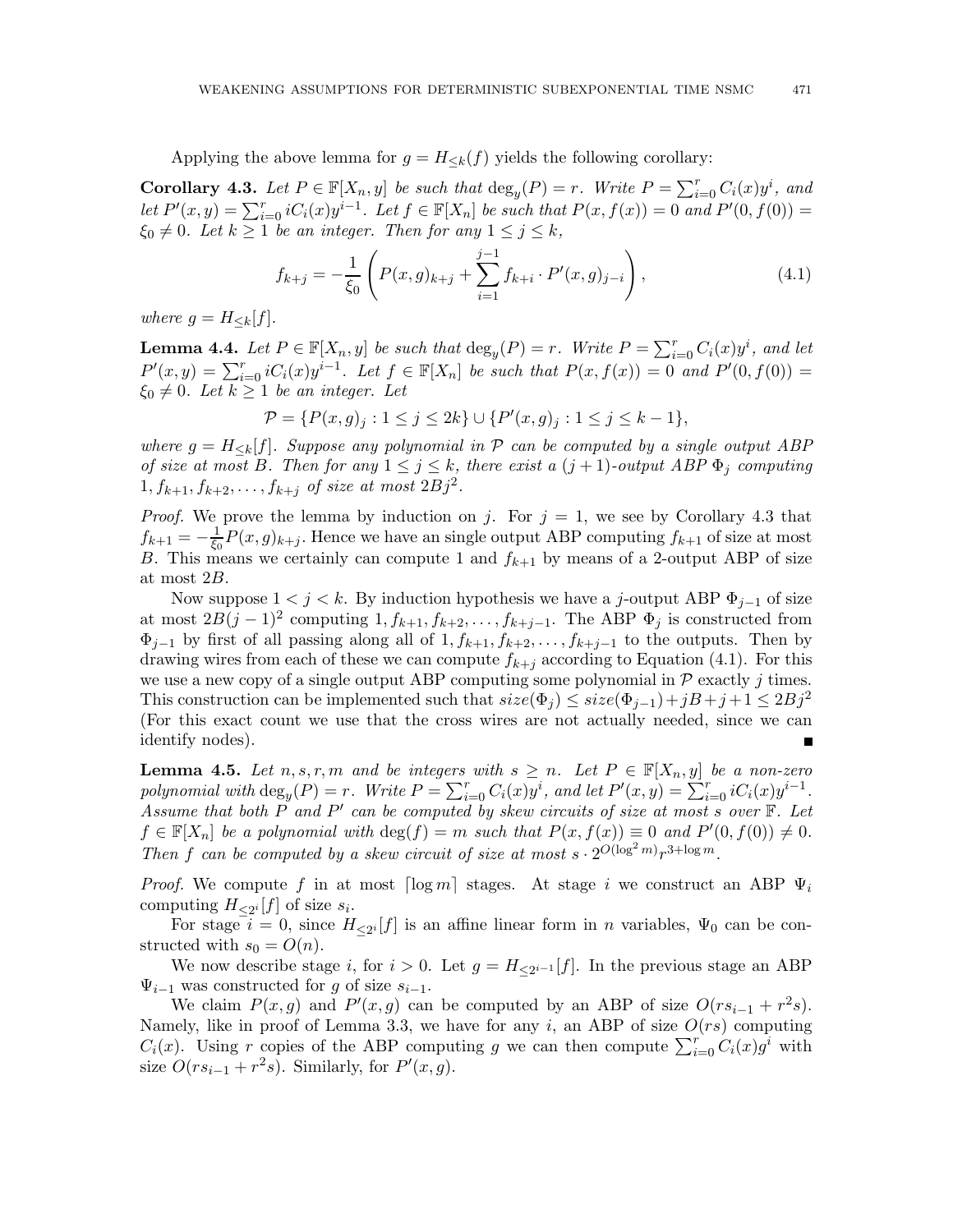Hence, by Proposition 3.2 and Proposition 3.1, for any  $j \leq 2^i$ ,  $P(x, g)_j$  can be computed by an ABP of size  $O(2^{i}(rs_{i-1}+r^2s))$ . Similarly, for any  $j \leq 2^{i-1}$ ,  $P'(x, g)_j$  can be computed by an ABP of size  $O(2^{i-1}(rs_{i-1} + r^2s)).$ 

Therefore, we can apply Lemma 4.4 with  $k = 2^{i-1}$  and  $B := O(2^{i}(rs_{i-1} + r^{2}s))$ . This gives us an ABP  $\Phi_{2k}$  computing  $f_{k+1}, f_{k+2}, \ldots, f_{2k}$  of size at most  $2Bk^2$ . Combining  $\Psi_k$ and  $\Phi_{2k}$  to add all components of f gives us the ABP  $\Psi_{2k}$  computing  $H_{\leq 2k}[f]$  of size  $O(2^{3i}(rs_{i-1}+r^2s)+s_{i-1})$ . We can thus bound  $s_i \leq \alpha r 2^{3i} \cdot (s_{i-1}+rs)$ , for some absolute constant  $\alpha > 1$ . From this, one gets that  $s_i \leq s \cdot \beta^{i^2+1} r^{i+2}$ , for some absolute constant  $\beta > 1$ .

Taking  $i = \lceil \log m \rceil$ , we see there exists an ABP computing f with size bounded by  $s \cdot 2^{O(\log^2 m)} r^{3 + \log m}$ . Applying Proposition 3.1 completes the proof.

#### 4.1. Proof of Lemma 2.10

Write  $P = \sum_{i=0}^{r} C_i(x) y^i$  with  $C_r(x) \neq 0$ . Let  $P^i(x, y) = \frac{\partial^i P}{\partial^i y}$  $\frac{\partial^i P}{\partial^i y}$ . Then  $P^r(x, y) = r! \cdot C_r(x)$ . Since the characteristic of F is zero,  $r! \neq 0$ , and hence  $P^r(x, f(x)) \neq 0$ . By assumption,  $P^{0}(x, f(x)) \equiv 0$ . Let i be the smallest number such that  $P^{i}(x, f(x)) \not\equiv 0$ . Then  $0 < i \leq r$ , and  $P^{i-1}(x, f(x)) \equiv 0$ . We have that there exists  $x_0 \in \mathbb{F}$  such that  $P^i(x_0, f(x_0)) \neq 0$ .

Let  $Q(x, y) = P^{i-1}(x + x_0, y)$ , and let  $g = f(x + x_0)$ . Q is computable by a skew circuit of size  $O(r \cdot s)$  by Lemma 3.3. Let  $Q' = \frac{\partial Q}{\partial y}$ . Observe  $Q'(x, y) = P^{i}(x + x_0, y)$ . Q is a nonzero polynomial such that  $Q(x, g(x)) = P^{i-1}(x + x_0, f(x + x_0)) \equiv 0$ , and  $Q'(0, g(0)) =$  $P^{i}(x_0, f(x_0)) \neq 0$ . We apply Lemma 4.5 and obtain a skew circuit  $\Psi$  computing  $g(x)$  of size  $s \cdot 2^{O(\log^2 m)} r^{4 + \log m}$ . From this a skew circuit computing f is obtained that is at most a constant factor larger by performing the substitution  $x := x - x_0$  within  $\Psi$ .

#### 5. Constructing a Generator from a Hard Polynomial

With the "Root Extraction" Lemmas 2.10 and 4.1 proved, the following lemma follows by the technique of Lemma 7.6 in [9], which was also employed to prove Lemma 4.1 in [3]. We use the notation that for a set  $S \subseteq [\ell]$  of size m, and a vector of variables  $y = (y_1, y_2, \ldots, y_l)$ ,  $f(y|_S)$  denotes  $f(y_{s_1}, y_{s_2}, \ldots, y_{s_m})$ , where  $s_1, s_2, \ldots, s_m$  is an arbitrary ordering of the elements of S. A proof of the lemma will appear in the full version of this paper.

**Lemma 5.1.** Let n,r and s be integers, and let  $g \in \mathbb{F}[X_n]$  be a non-zero polynomial with individual degrees bounded by r with  $L_{skew}(g) = s \geq n$ . Let  $m > \log n$  be an integer and let  $S_1, S_2, \ldots, S_n \subseteq [\ell]$  be given by Lemma 3.5, so that  $\ell = O(m^2/\log n)$ ,  $|S_i| = m$ , and  $|S_i \cap S_j| \leq \log n$ . Let  $f \in \mathbb{F}[z_1, z_2, \ldots, z_m]$  be a multilinear polynomial such that  $g(f(y|_{S_1}), f(y|_{S_2}), \ldots, f(y|_{S_n})) \equiv 0$ , where  $y = (y_1, y_2, \ldots, y_\ell)$  is a vector of variables. Then  $L_{skew}(f) \leq sn \cdot \min(2^{c_1(\log^2 m)} r^{4 + \log m}, c_2 \cdot rm^{r+1}),$  for absolute constants  $c_1, c_2 > 1$ .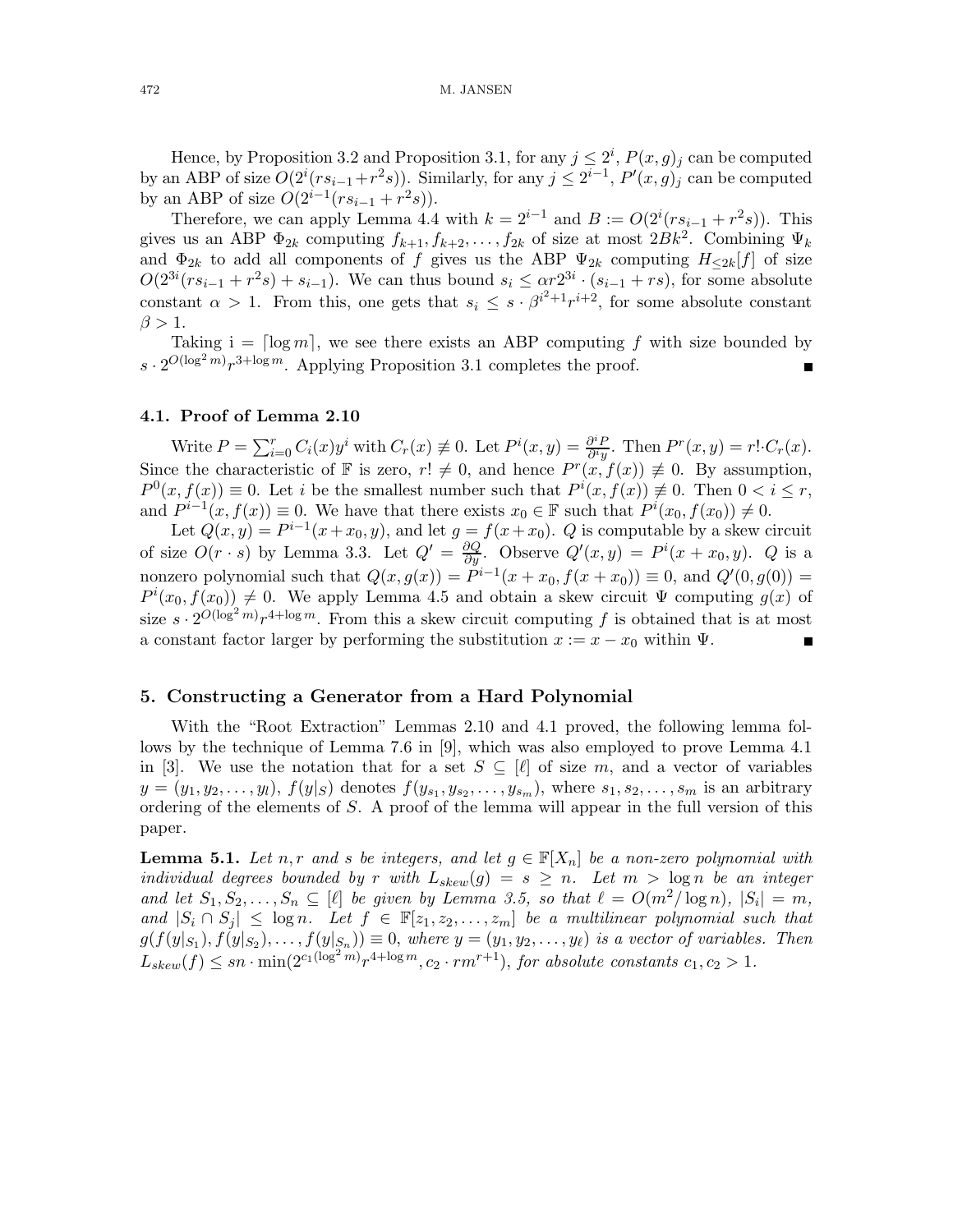#### 5.1. Proof of Theorem 2.6 and 2.7

*Proof.* We first consider Theorem 2.7. Suppose  $\{f_m\}$  is an explicit multilinear family with  $\text{dc}(f_m) = m^{\omega(\log m)}$ . Consider some large enough n. Set  $m = \lceil 2^{\frac{1}{2}\sqrt{\log n}} \rceil$ . Construct the Nisan-Wigderson design  $S_1, S_2, \ldots, S_n$  as in Lemma 5.1 with  $\ell(n) = O(m^2/\log n)$  $O(n^{1/\sqrt{\log n}})$ . We claim the required  $(\ell(n), n)$ -generator  $G_n$  can be given by

$$
G_n(y_1, y_2, \ldots, y_{\ell(n)}) \triangleq (f_m(y|_{S_1}), f_m(y|_{S_2}), \ldots, f_m(y|_{S_n})),
$$

To verify this, consider any  $k(n) \in n^{O(1)}$  and  $r(n) \in 2^{O(\sqrt{\log n})}$ , and arbitrary  $k(n) \times$  $k(n)$  matrix  $M(x)$  with entries in  $\mathcal{A}_{\mathbb{F}}(X_n)$ . Let  $g = \det(M(x))$ . Assume the individual degrees of g are bounded by  $r(n) = poly(m)$ . Observe it suffices to verify that if  $g \neq 0$ , then  $\det(M(G_n(y))) \neq 0$ . Due to [4], we know g has a skew circuit over F of size at most  $O(n \cdot k(n)^6) \leq n^d$ , for some constant d (provided n is large enough). Hence by Lemma 5.1, if  $\det(M(G_n(y))) \equiv 0$ , we obtain a skew circuit over F for  $f_m$  of size at most  $n^{d+1} \cdot 2^{c_1(\log^2 m)} r(n)^{4+\log m} \leq 2^{4(d+1)\log^2 m} \cdot 2^{c_1(\log^2 m)} r(n)^{4+\log m}$ . Since  $r(n) = poly(m)$ and n is assumed to be large enough, this contradicts the hardness of  $f_m$ . (Here we use  $dc(f_m) = O(L_{skew}(f_m))).$ 

For Theorem 2.6 one argues similarly, but with  $m := [n^{\epsilon}]$ . We bound the size of the skew circuit for  $f_m$  by  $c_2n^{d+1} \cdot r(n)m^{r(n)+1} \le c_2r(n)m^{(d+1)/\epsilon+r(n)+1}$ . This contradicts the hardness of  $f_m$ , assuming  $dc(f_m) = m^{\omega(1)}$ , for any constant  $0 < \epsilon < 1$  and  $r(n) = O(1)$ , provided  $n$  is large enough.

We now check that in any of the above cases,  $\{G_n\}_{n>1}$  is efficiently computable. Given  $(i, n, e)$ , where  $e \in \{0, 1\}^{\ell(n)}$ , one first constructs the sets  $S_1, S_2, \ldots, S_n$ . This can be done deterministically in time  $2^{O(\ell(n))}$  by Lemma 3.5. Then if for some  $j \notin S_i$ ,  $e_j = 1$ , return zero. Otherwise, let  $c = e|_{S_i}$ . Return the coefficient of the monomial  $x_1^{c_1} x_2^{c_2} \dots x_m^{c_m}$  of  $f_m$ . Since  $f_m$  is explicit, this coefficient can be computed deterministically in time  $2^{O(m)}$ . Hence the total deterministic time is bounded by  $2^{O(\ell(n))}$ .  $\blacksquare$ 

**Remark 5.2.** From the above we see an  $(\lceil n^{\epsilon} \rceil, n)$ -generator for  $NSMC_{r(n)}^{poly(n)}(\mathbb{F})$  can be obtained by assuming  $dc(f_m) = m^{\omega(r(m^{1/\epsilon}))}$ . For example, assuming  $dc(f_m) = m^{\omega(\log \log m)}$ yields an  $(\lceil n^{\epsilon} \rceil, n)$ -generator for  $\mathrm{NSMC}_{\log \log n}^{poly(n)}(\mathbb{F})$ , for any  $0 < \epsilon < 1$ .

#### 6. Using the Generator to decide  $NSMC(\mathbb{Q})$  Deterministically

**Theorem 6.1.** Let  $\ell(n)$  and  $r(n)$  be functions of type  $\mathbb{N} \to \mathbb{N}$  such that  $\log n < \ell(n) < n$ , for all large enough n. If there exists an efficiently computable multilinear  $(\ell(n), n)$ -generator  ${G_n}_{n \geq 1}$ , such that for any  $p(n) \in n^{O(1)}$ ,  $G_n$  provides a test for  $\text{NSMC}_{r(n)}^{p(n)}(\mathbb{Q})$ , for all large enough n, then for any  $k(n) \in n^{O(1)}$ , NSMC $_{r(n)}^{k(n)}(\mathbb{Q})$  can be decided deterministically in time  $2^{O(\ell(n)\log n + \ell(n)\log r(n))}$ , provided coefficients of the input matrix have bit size  $n^{O(1)}$ .

*Proof.* Say  $G_n$  is defined over variables  $z_1, z_2, \ldots, z_{\ell(n)}$ . Consider an arbitrary matrix M of size  $k(n)$ , with entries in  $\mathcal{A}_{\mathbb{Q}}(X_n)$ , where coefficients have bit size  $n^{O(1)}$ , and with individual degrees of det( $M(x)$ ) bounded by  $r(n)$ . We assume wlog. that entries of M are in  $A_{\mathbb{Z}}(X_n)$ , since we can multiply out all denominators and still leave bit sizes bounded by  $n^{O(1)}$ .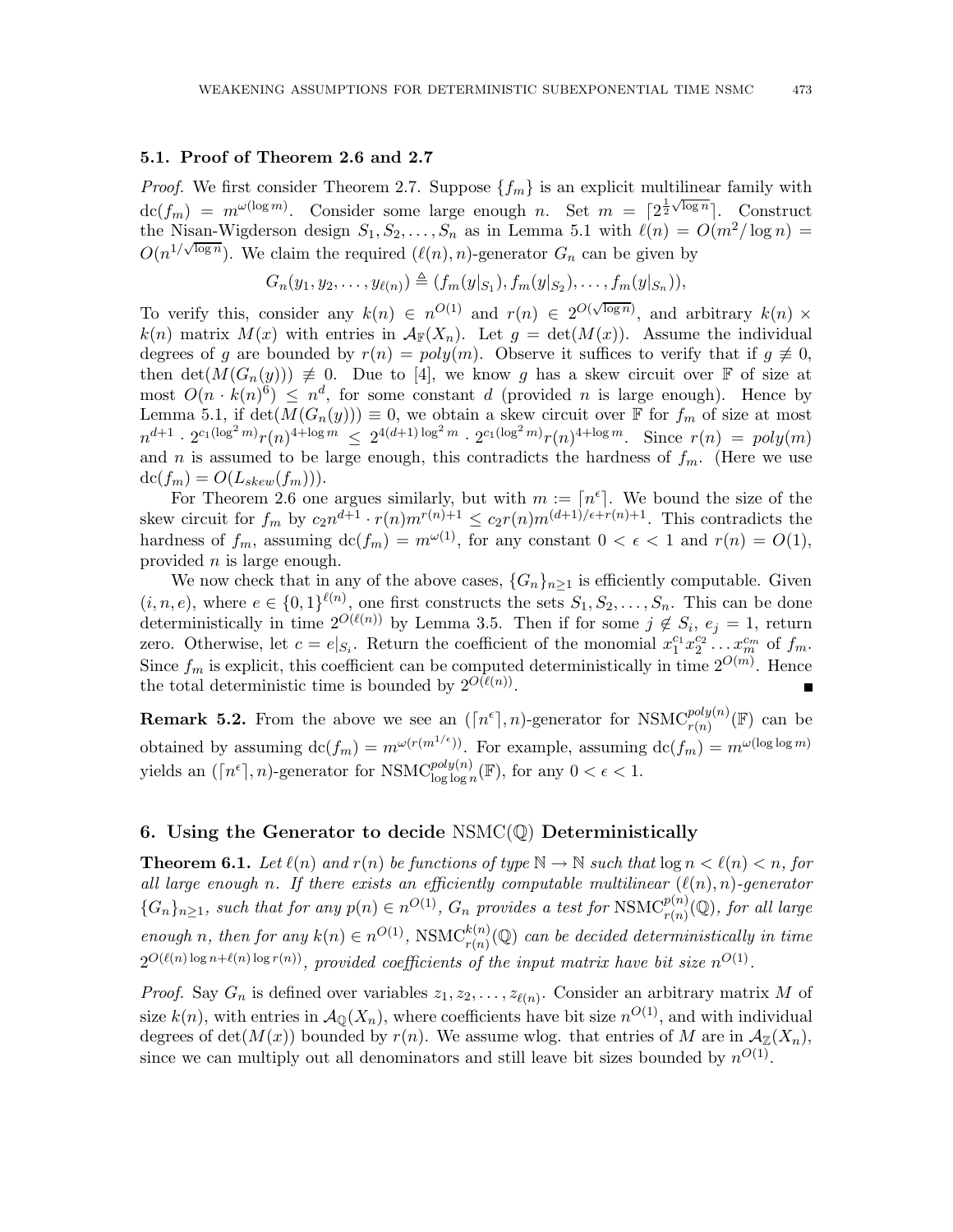For large enough n, by Definition 2.5,  $(\exists a \in \mathbb{Q}^n)$ , det  $M(a) \neq 0$  iff  $(\exists b \in \mathbb{Q}^n)$  $\mathbb{Q}^{\ell(n)}$ , det  $M(G_n(b)) \neq 0$ . Let  $m = \ell(n)$ . We have that  $(\exists b \in \mathbb{Q}^m)$ , det  $M(G_n(b)) \neq 0$ if and only if  $h := \det M(G_n(z)) \neq 0$ . Individual degrees of h are at most  $nr(n)$ . By Lemma 3.4, if  $h \neq 0$ , then for some  $b \in V^m$ ,  $h(b) \neq 0$ , where  $V = \{0, 1, \ldots, nr(n)\}$ . Hence we can use the following test, for any  $n \text{ larger than some fixed threshold depending on } k$ :

**Algorithm.** Test (input : an instance  $M(x)$  of  $NSMC_{r(n)}^{k(n)}(\mathbb{Z})$ )

- (1) Let  $V = \{0, 1, \ldots, nr(n)\}.$
- (2) For all  $b \in V^{\ell(n)}$ , compute  $v_b := \det(M(G_n(b)))$ .
- (3) If for all  $b \in V^{\ell(n)}$ ,  $v_b = 0$ , then **Reject** else **Accept**.

If the above algorithm accepts, one also knows a non-singular completion. Let us estimate the running time. Since  $G_n$  is efficiently computable, for any  $b \in V^{\ell(n)}$ ,  $G_n(b)_j$ can be computed in time  $2^{O(m)}$ . Each entry of  $N := M(G_n(b))$  is an integer computable in time  $2^{O(m)}$ . By Proposition 3.6,  $det(N)$  is computable in time  $poly(k(n), 2^{O(m)}) = 2^{O(m)}$ . Hence the total time is bounded by  $2^{O(m)} \cdot (nr(n) + 1)^m = 2^{O(m \log n + m \log r(n))}$ .

Using Theorem 6.1, the proofs of Theorem 2.8 and Theorem 2.9 immediately follow from Theorem 2.6 and Theorem 2.7, respectively.

#### 7. Constructing a Hard Polynomial from a Generator

Let  $\delta > 0$ . We say a function  $\ell : \mathbb{R}_{>0} \to \mathbb{R}_{>0}$  is  $\delta$ -nice if 1)  $\ell$  is monotone increasing, 2)  $\ell(t)^{1+\delta} < t$  and  $|\ell(t+1)^{1+\delta} - \ell(t)^{1+\delta}| \leq 1$ , for all large enough t, and 3) for all large enough N, given N in unary, we can<sup>2</sup> compute an n such that  $N = \lceil \ell(n)^{1+\delta} \rceil$  deterministically in time  $2^{O(N)}$ .

**Theorem 7.1.** Let  $\delta > 0$ , and let  $\ell : \mathbb{R}_{>0} \to \mathbb{R}_{>0}$  be a  $\delta$ -nice function. Given any efficiently computable multilinear  $([\ell(n)], n)$ -generator  $\{G_n\}_{n\geq 1}$ , we can construct an explicit multilinear family  $\{g_N\}_{N\geq 1}$ , such that if for some integer  $d > 0$ ,  $G_n$  provides a test for  $\mathrm{NSMC}_1^{n^d}$  $n^a(\mathbb{F})$  for all large enough n, then for all large enough N,  $dc(g_N) > \ell^{-1}(N^{1/(1+\delta)})^d$ , over the field F.

*Proof.* Consider some large enough N. Let n be such that  $N = \lceil l(n)^{1+\delta} \rceil$  (such an n can be found in time  $2^{O(N)}$ ). Let  $m = [\ell(n)]$ . We have that  $N \leq n$ . Let  $V = \{1, 2, ..., N+1\} \subseteq \mathbb{F}$ . Similarly<sup>3</sup> as in [17], define the polynomial  $g_N(x_1, x_2, \ldots, x_N) = \sum_{I \subseteq [1,N]} c_I \prod_{i \in I} x_i$ , where  $c_I$  is taken to be an *integer* nonzero solution of the following system of linear equations:

$$
\sum_{I \subseteq [1,N]} c_I \prod_{i \in I} G_n(a_1, a_2, \dots, a_m)_i = 0,
$$
\n(7.1)

for all  $a \in V^m$ . These are  $(N + 1)^m$  equations in  $2^N$  variables. Provided *n* is large enough,  $m \log(N + 1) < N$ , and hence there exists a nonzero solution over F. The technical conditions placed on  $\ell(t)$  ensure  $g_N$  is defined for all large enough N. Below we will argue how to compute an integer solution within time  $2^{O(N)}$ , so that  $g_N$  is explicit in the sense of Definition 2.2.

<sup>&</sup>lt;sup>2</sup>Note: conditions 1) and 2) imply the *n* in condition 3) always exists, provided N is large enough.

<sup>&</sup>lt;sup>3</sup>Agrawal [17] works with a different notion of a generator, and does not demand integer coefficients for explicitness.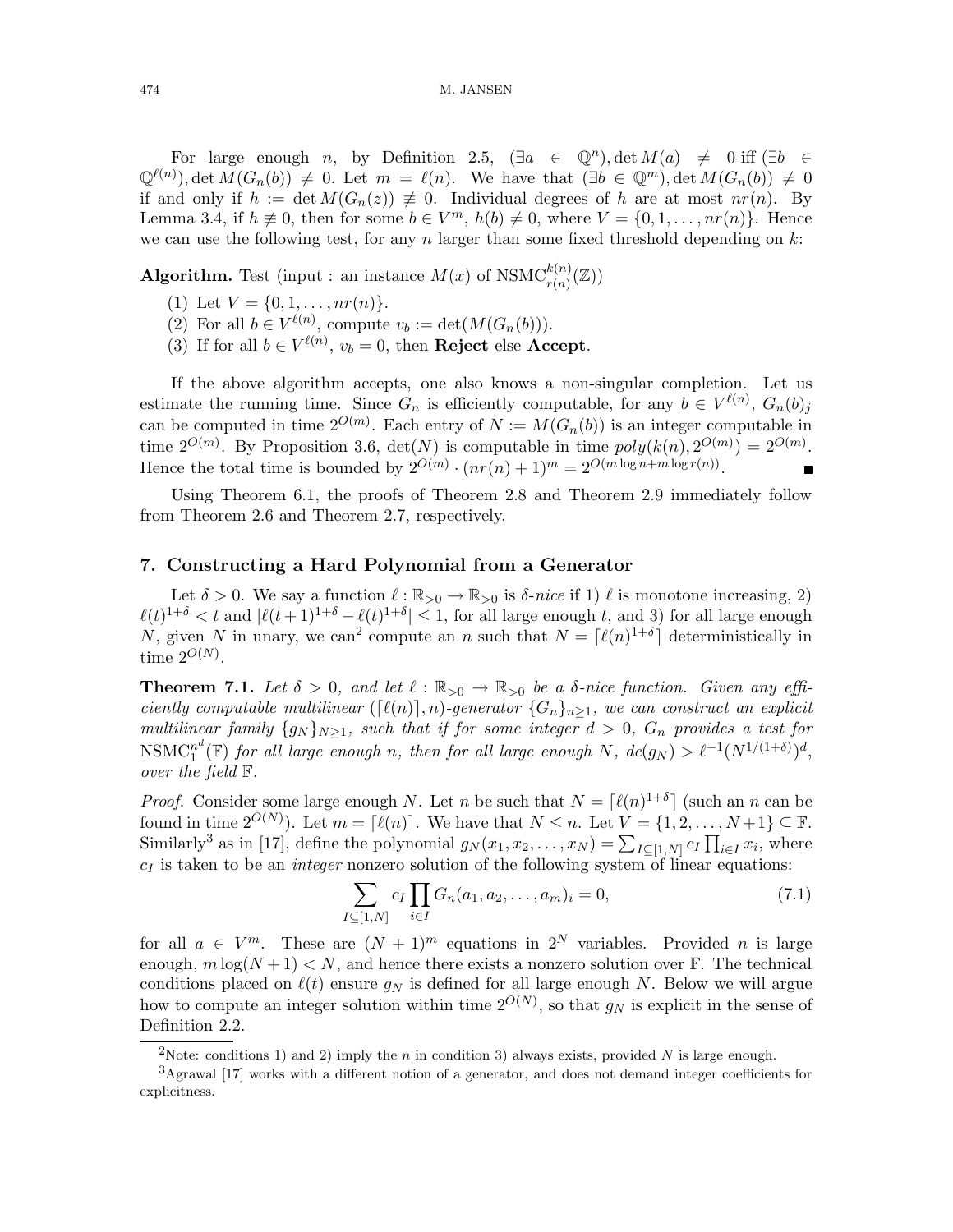For the purpose of contradiction, suppose that  $\text{dc}(g_N) \leq n^d$ . Hence we can write  $g_N = det(M)$ , where M is an  $n^d \times n^d$  matrix with entries in  $\mathcal{A}_{\mathbb{F}}(X_N)$ . The entries of M are elements of  $\mathcal{A}_{\mathbb{F}}(X_n)$ , since  $\mathcal{A}_{\mathbb{F}}(X_N) \subseteq \mathcal{A}_{\mathbb{F}}(X_n)$ . Since  $\mathbb{F}$  is an infinite field and  $g_N \neq 0$ , there exists  $a \in \mathbb{F}^n$  such that  $\det(M(a)) = g_N(a_1, a_2, \ldots, a_N) \neq 0$ . The individual degrees of  $g_N$  are bounded by one. Hence, by Definition 2.5, there exists  $b \in \mathbb{F}^m$  such that  $g_N(G_n(b)_1, G_n(b)_2, \ldots, G_n(b)_N) = \det(M(G_n(b))) \neq 0$ . This implies  $h \neq 0$ , where  $h(z) := g_N(G_n(z)_1, G_n(z)_2, \ldots, G_n(z)_N)$ . Observe that individual degrees of h are bounded by N. Hence by Lemma 3.4, there exists  $b' \in V^m$  such that  $h(b') \neq 0$ , but this contradicts (7.1). Therefore  $\text{dc}(g_N) > n^d \geq \ell^{-1}(N^{1/(1+\delta)})^d$ , for all large enough N.

We now argue how to obtain an integer solution to  $(7.1)$ . Since  $G_n$  is efficiently computable, we can compute any coefficient  $G_n(a_1, a_2, \ldots, a_m)_i$  by summing over all  $2^m$  monomials. This takes time  $2^{O(m)}$ . We write (7.1) as  $Ax = 0$ , for an  $r \times 2^N$  matrix A, with integer coefficients of bit size  $2^{O(m)}$  and  $r = (N+1)^m$ . To construct A takes time  $2^{O(N)}$ .

First, we want to find an independent set S of  $rank(A)$  many rows of A, and then extend S to an independent set of size  $2^N$ . Let  $e_1, e_2, \ldots, e_{2^N}$  denote the standard basis row-vectors of  $\mathbb{F}^{2^N}$ . One can do this as follows:

- (1) let  $v_i$  equal row i of A, for  $i \in [r]$ , and let  $v_{r+i} = e_i$ , for  $i \in [2^N]$ .
- (2) let  $S = \emptyset$
- (3) for  $i = 1$  to  $r + 2^N$
- (4) let  $S' = S \cup \{v_i\}$
- (5) compute  $\beta = \det(BB^T)$ , where B is the  $|S'| \times 2^N$  matrix of rows in S'.
- (6) if  $\beta \neq 0$ , then set  $S = S'$

By the Binet-Cauchy Theorem,  $\det(BB^T) = \sum_{I \subseteq 2^N, |I| = |S'|} [\det(B_I)]^2$ , where  $B_I$  is the  $|S'| \times |S'|$  matrix consisting of the columns in I of B. Hence  $\beta \neq 0$  if and only if there exists a set I of  $|S'|$  independent columns in B. The latter holds if and only if S' is an independent set. The above procedure therefore maintains the invariant that after execution of line 6, S is an independent set with  $\{v_1, \ldots, v_i\} \subseteq span(S)$  (We use the convention that  $\emptyset$  is an independent set with  $span(\emptyset) = \{0\}$ . This implies that after the rth iteration, S contains  $rank(A)$  many rows of A, and after the final iteration, S is a basis.

Entries of  $BB^T$  have bit size  $2^{O(N)}$ . By Proposition 3.6,  $\det(BB^T)$  can be computed in time  $2^{O(N)}$ . Hence the above procedure takes time  $2^{O(N)}$  in total.

Let B be the matrix consisting of the rows in  $S$  computed by the above procedure. B is computable in time  $2^{O(N)}$ . Consider the adjugate  $adj(B)$ . It satisfies  $B \cdot adj(B) = det(B)I$ . Hence we can pick a nonzero column from  $adj(B)$  that is a solution to the original system (7.1). The entry  $adj(B)_{ij} = (-1)^{i+j} M_{ji}$ , where  $M_{ij}$  is the determinant of the matrix B with rows  $i$  and  $j$  removed. The latter is an integer, and by Proposition 3.6 it is computable in time  $2^{O(N)}$ .

One proves Theorem 2.11 using Theorem 7.1 with  $\ell(t) = t^{\epsilon}$ , and selecting a small  $\delta > 0$  such that  $\epsilon(1 + \delta) \in \mathbb{Q} \cap (0, 1)$ . Then  $\ell$  is  $\delta$ -nice. This yields an explicit multilinear family  $\{g_N\}_{N>1}$ , such that for any d, for all large enough  $N$ ,  $\text{dc}(g_N) > N^{d/(\epsilon(1+\delta))}$ . Hence  $\mathrm{dc}(g_N) = N^{\omega(1)}.$ 

For Theorem 2.12, assume wlog.  ${G_n}_{n\geq 1}$  is an efficiently computable multilinear  $(\lceil \ell(n) \rceil = c \cdot n^{1/\sqrt{\log n}} \rceil, n)$ -generator, for a constant  $c \in \mathbb{Z}_{>0}$ . Then  $\ell^{-1}(n) = 2^{\log^2(n/c)}$ , and